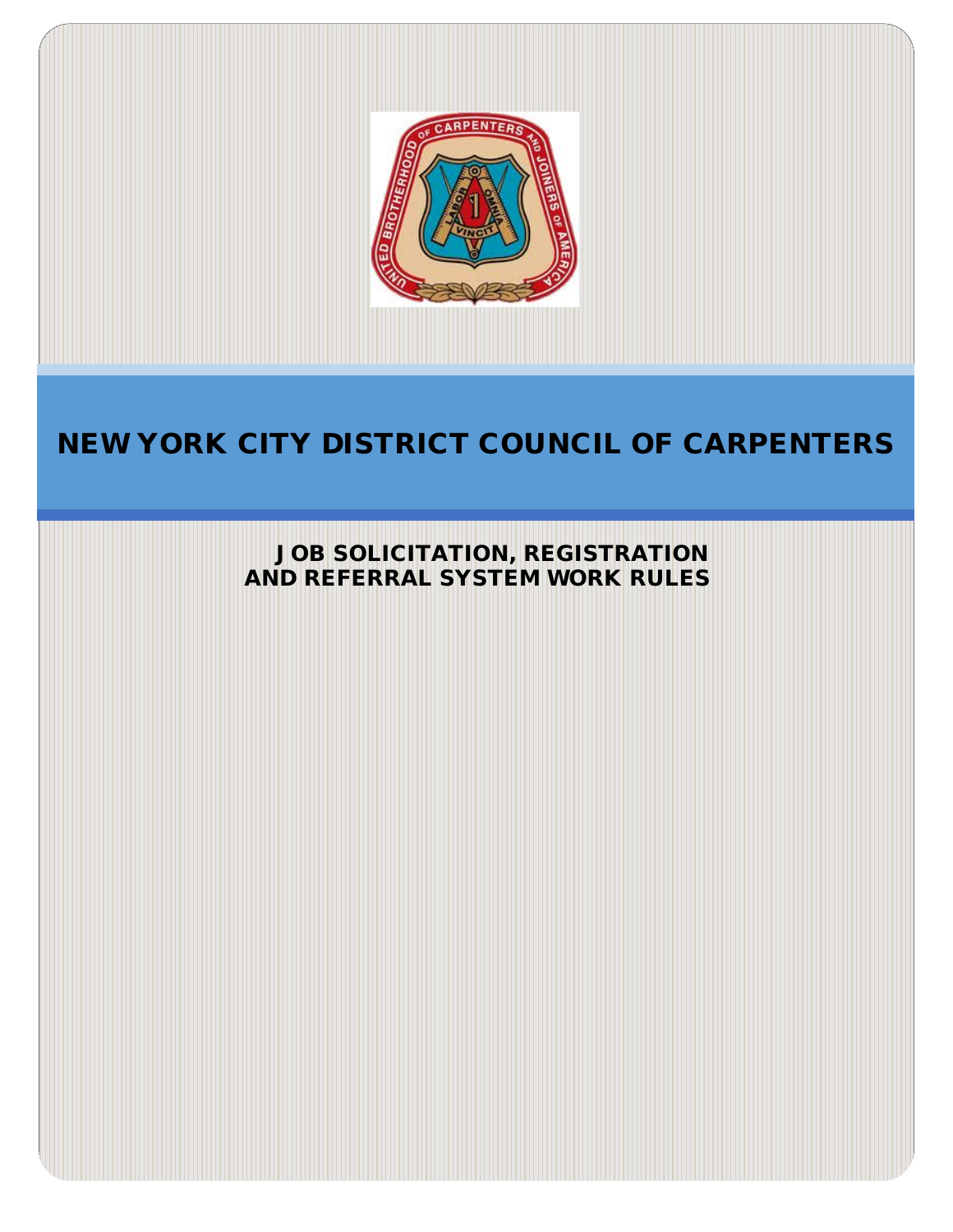# **TABLE OF CONTENTS**

# **I. OVERVIEW PAGE 1**

- **1**. ESTABLISHMENT OF JOB REFERRAL SYSTEM
- 2. NON- EXCLUSIVITY OF JOB REFERRAL SYSTEM
- 3. NUMERICAL OPERATION OF THE JOB REFERRAL SYSTEM
- 4. ELIGIBILITY FOR REFERRALS
- 5. SEPARATE APPRENTICE LIST
- 6. POSTING OF JOB REFERRAL LISTS AT LABOR TECHNICAL COLLEGE

# **II. SIGNING UP FOR THE OUR OF WORK LIST**

- 7. REGISTRATION OF AVAILABILITY FOR REFERRAL
- 8. PHONE NUMBERS TO REGISTER, REPORT EMPLOYMENT OR CHECK POSITION
- 9. CARPENTERS MUST KEEP THEIR REGISTRATION INFORMATION AND SKILL CERTIFICATIONS CURRENT
- 10. COMPANIES YOU DO NOT WANT TO WORK FOR

# **III. YOUR RIGHTS AND OBLIGATIONS WHEN YOU ARE REGISTERED ON THE OUT OF WORK LIST PAGE 3,4**

- 11. CARPENTERS MUST REPORT EMPLOYMENT
- 12. CARPENTERS MUST CALL THE OUT OF WORK LIST EVERY 45 DAYS
- 13. FREEZING YOUR POSITION ON THE LIST
- 14. DISPUTING YOUR POSITION ON THE LIST
- 15. PREFERRED MINORITY AND/OR FEMALE REFERRALS
- 16. DISPATCH HOURS
- 17. FIVE RINGS ON YOUR PHONE
- 18. CALL BACK RULE
- 19. ONE JOB REFUSAL WILL BE ALLOWED

# **IV. REMOVAL FROM THE OUT OF WORK LIST**

- 20. REMOVAL FROM THE LIST FOR UNAVAILABILITY
- 21. REMOVAL FROM THE LIST FOR REFUSAL OF REFERRAL, NO-SHOWS; BEING UNPREPARED TO WORK
- 22. RETURNING TO THE OUT OF WORK LIST AFTER EMPLOYMENT
- 23. REFERRAL INVESTIGATION
- 24. EST'S DISCRETION IN ADMINISTERING THE JOB REFERRAL SYSTEM

# **V. SPECIAL JOB REFERRAL RULES FOR SHOP STEWARD POSITIONS** PAGE 6,7,8,9,10

- 25. SHOP STEWARD CERTIFICATION
- 26. A SHOP STEWARD MUST BE A CARPENTER IN GOOD STANDING
- 27. THIRTY (30) DAY LAG IN SKILL CHANGES
- 28. FORTY-EIGHT HOUR DELAY IN EARLY RELEASE OF FREEZE HOLDS
- 29. NO IMMEDIATE DISPATCHES OF STEWARDS
- 30. A SHOP STEWARD'S JOB MUST BEGIN WITHIN 24 HOURS OF DISPATCHED START DATE
- 31. Acting Shop Steward will be dispatched if No Qualified Steward is AVAILABLE
- 32. SHOP STEWARDS MUST FINISH THE JOB TO WHICH THEY ARE ASSIGNED
- 33. KEEPING SHOP STEWARD STATUS AFTER PERIOD OF LAYOFF OR AFTER ACCEPTING A REFERRAL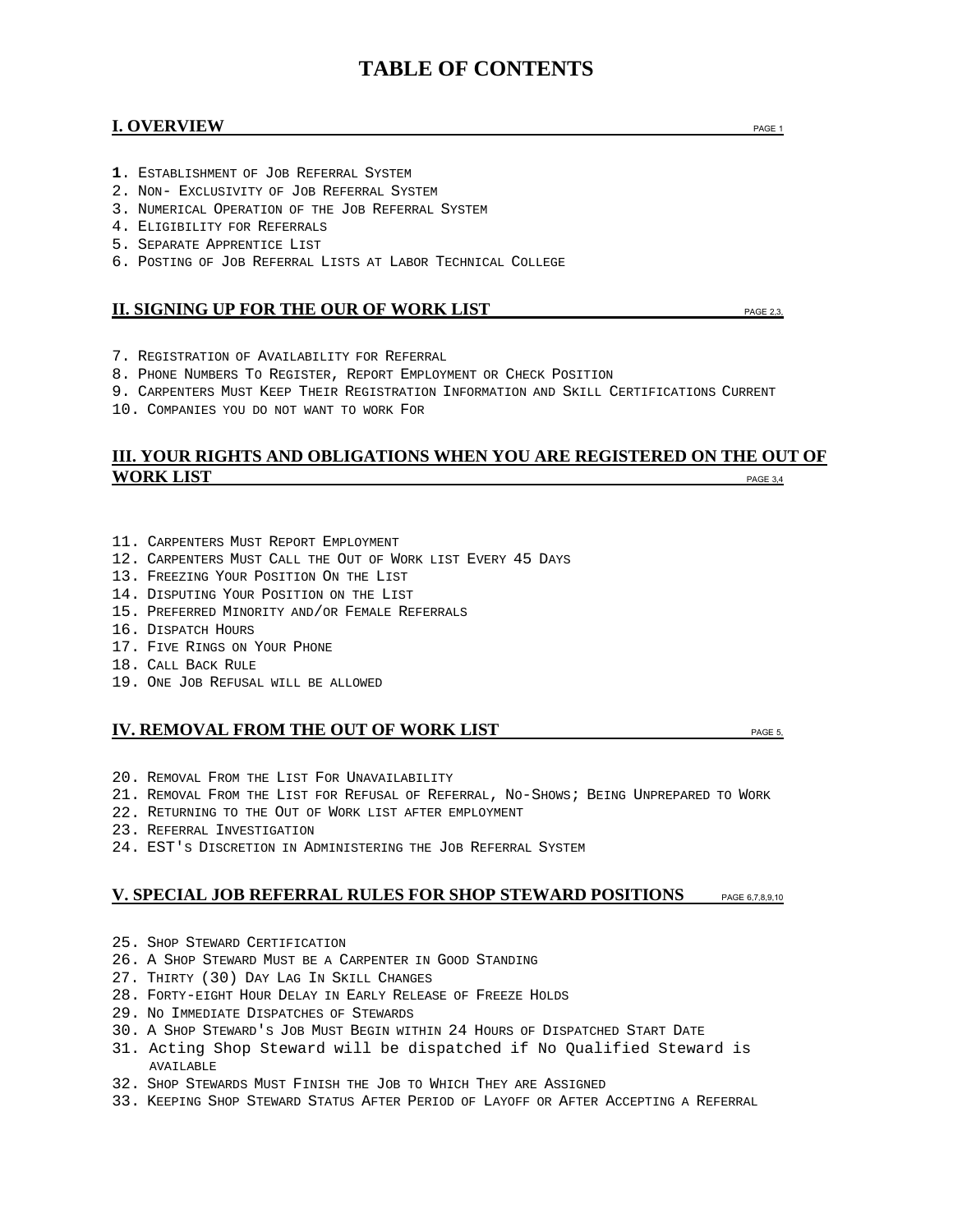# **TABLE OF CONTENTS**

- 34. ASSIGNMENT OF DISTRICT COUNCIL REPRESENTATIVE
- 35. ALL SHOP STEWARD DISPATCH REQUESTS WILL BE REVIEWED
- 36. District Council Representative Skill Certification Within 48 HOURS
- 37. EFFECT OF UNNECESSARY OR INAPPROPRIATE SKILLS
- 38. REASSIGNMENT OF WORK TO SUCCESSOR CONTRACTOR

# **VI. MISCELLNEOUS PAGE 10,11**

- 39. PUBLICATION OF SKILL CLASSIFICATIONS
- 40. INDEPENDENT MONITOR GLEN G. MCGORTY
- 41. THE INSPECTOR GENERAL

# **VII. JOB REFERRAL/OUT OF WORK LIST CONTACT INFORMATION**

- Out-of-Work List: (800) 858-8683 or (212) 366-3330
- Job Call Back line: (212) 366-3328
- Fax Line: (212) 229-0316

Email: [jobreferraldepartment@nycdisctrictcouncil.org](mailto:jobreferraldepartment@nycdisctrictcouncil.org)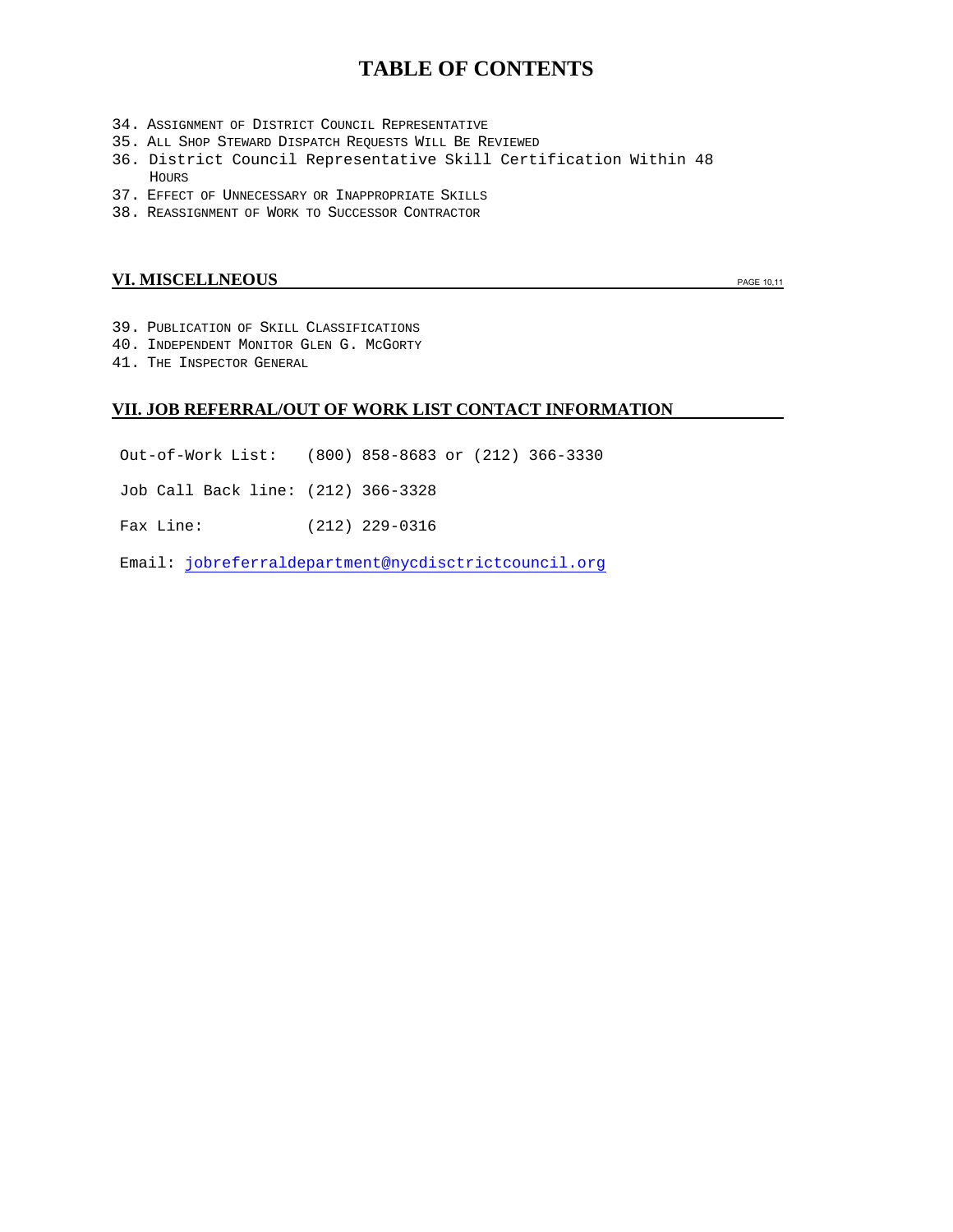# **I. OVERVIEW**

1. Establishment of Job Referral System: The New York City District Council will make available a non-exclusive and nondiscriminatory referral list for individuals seeking work with signatory contractors or otherwise bound to a collective bargaining agreement with the District Council. The terms job referral list" and "out of work list", as used in these rules, are interchangeable and have the same meaning.

2. Non- Exclusivity of Job Referral System: Carpenters are allowed to solicit ("shape") work from employers provided the employer is a signatory or bound to a collective bargaining agreement with the District Council.

3. Numerical Operation of the Job Referral System: Eligibility for referral within the geographic area of the job location for carpenters having the requested job skill(s), starts numerically with the individual's personal request to be placed on a referral list (first come-first served) and his or her availability for work at the time the referral call from the Job Referral Office is made.

4. Eligibility for Referrals: To be eligible for referral an individual must (a) be unemployed and available, (b) be currently registered on the referral list, and (c) meet the training and experience qualifications necessary to perform any specific work assignment as required. **No UBC member may register their name to the New York City District Council of Carpenters Out of Work list if they are working in the trade, in any jurisdiction. Non-District Council UBC members must present themselves at the District Council Headquarters, 395 Hudson Street, 9th Floor, New York, New York or to the Queens Representative Center, 214-38 Hillside Avenue, Queens Village, New York to obtain a Work Permit before they will be allowed to add their name to the Out of Work List.**

5. Separate Apprentice List: Apprentices shall be referred under separate Job referral lists for each local union and shall be listed according to their apprentice year. Apprentices should freeze their out of work list registration when attending their periodic training classes if they were unemployed prior to beginning their training.

> • All graduating apprentices will be merged onto the journey person Out-of-Work list based on their percentile position on the apprentice Out-of-Work list. Example: If a graduating apprentice is exactly at the halfway position on the apprentice Out-of-Work list, he or she will be placed at the halfway position on the journey person Out-of-Work list. It is your responsibility to notify the Job referral office with proof of documentation upon graduating.

6. Posting of Job Referral Lists at Labor Technical College: All out of work lists are posted weekly and job referrals are posted daily at the Labor Technical College at 395 Hudson Street, New York City and are available for viewing during its regular business hours.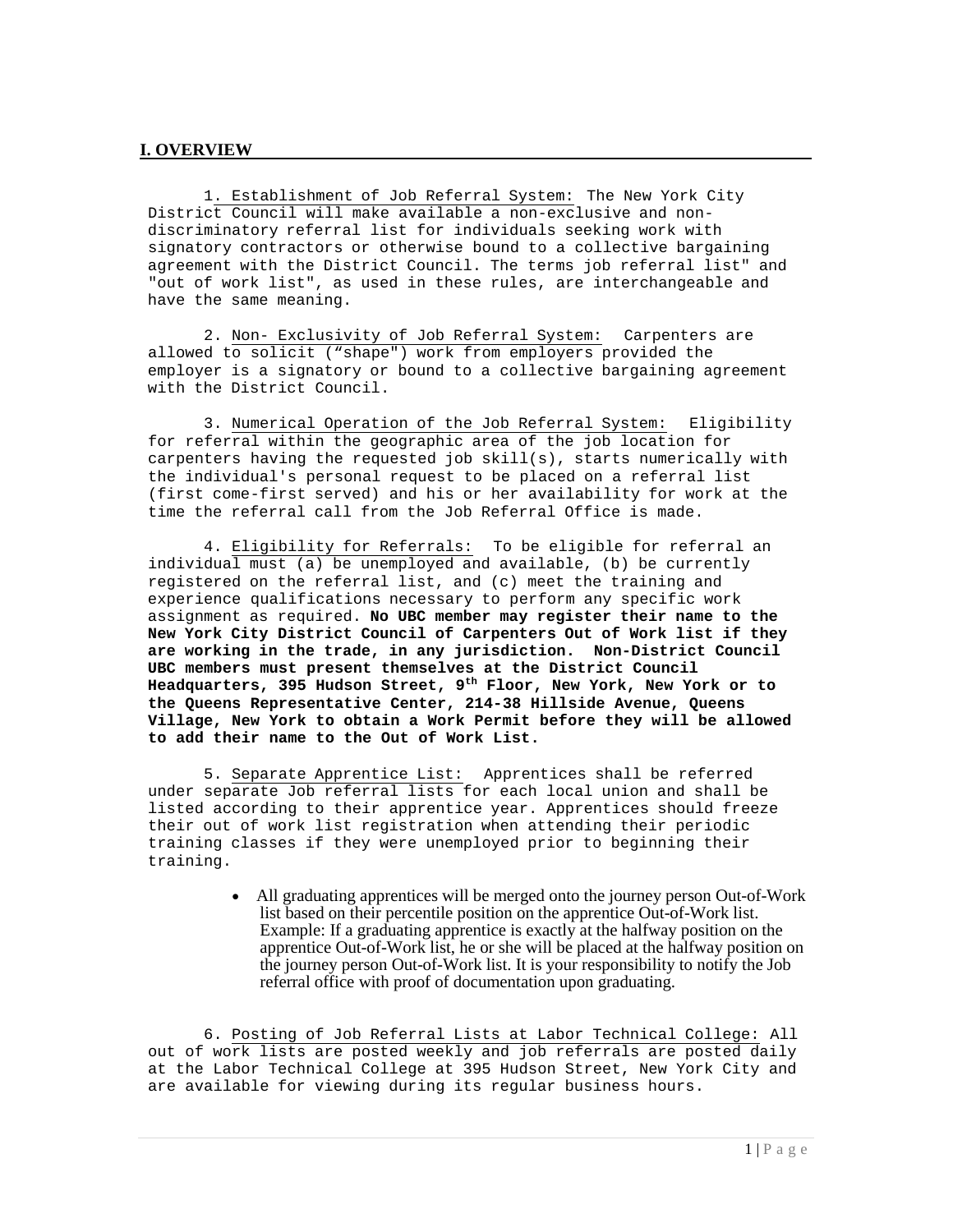# **II. SIGNING UP FOR THE OUR OF WORK LIST**

7. Registration of Availability for Referral: A person seeking referral to a job may register with the District Council Job Referral System by telephone during business hours (8 a.m. to 4 p.m.), by providing his or her name, telephone number, social security or UBC ID number and skill qualifications.

Non-UBC members seeking to be added to the Out of Work List must contact the Job Referral Office (**212-366-3330**) and schedule a time to come to the District Council offices at 395 Hudson Street,  $9^{th}$ floor, New York, New York during business hours (**8:00am to 4:00pm**) to provide the following information and documentation:

- **Name**
- **Address**
- **Telephone Contact Number**
- **Date of Birth**
- **Social Security Number or Card**
- **Proof of Certified Skills**
- **Government Issued (Federal or State) photo identification**

Upon providing the above information and documentation, he or she will be added to the Out of Work list. Thereafter, he or she may register with the District Council Job Referral System by telephone during business hours (**8:00am to 4:00pm**), by providing his or her name, telephone number, social security number and skill qualifications.

In an effort to provide a better means of security to personal information, the Job Referral Service representative will ask individuals to verify the last four digits of their social security number, date of birth and/or telephone number before releasing any information.

8. Phone Numbers To Register, Report Employment or Check Position: **1- 800-858-8683 or 1-212-366-3330** may be used when calling to put your name on the list, report employment, or check your position on the out or work list. Calls must be received between the hours of **8 a.m**. and **4 p.m**. for these purposes.

9. Carpenters Must Keep Their Registration Information and Skill Certifications Current: Carpenters are responsible for reporting and updating their current telephone number with the Job Referral Office. Carpenters are also responsible for maintaining any skill certification that may expire with the passage of time, such as CPR or NYS-DOL Laser Safety training. The Job Referral Office does not maintain or track this information. A carpenter dispatched with an expired skill certification will be removed from the job.

(a) If a member has allowed their skill certification(s) to expire, that certification(s) will go into a dormant status for up to 60 days to allow them to be recertified. Once this skill certification(s) is recertified, it is the member's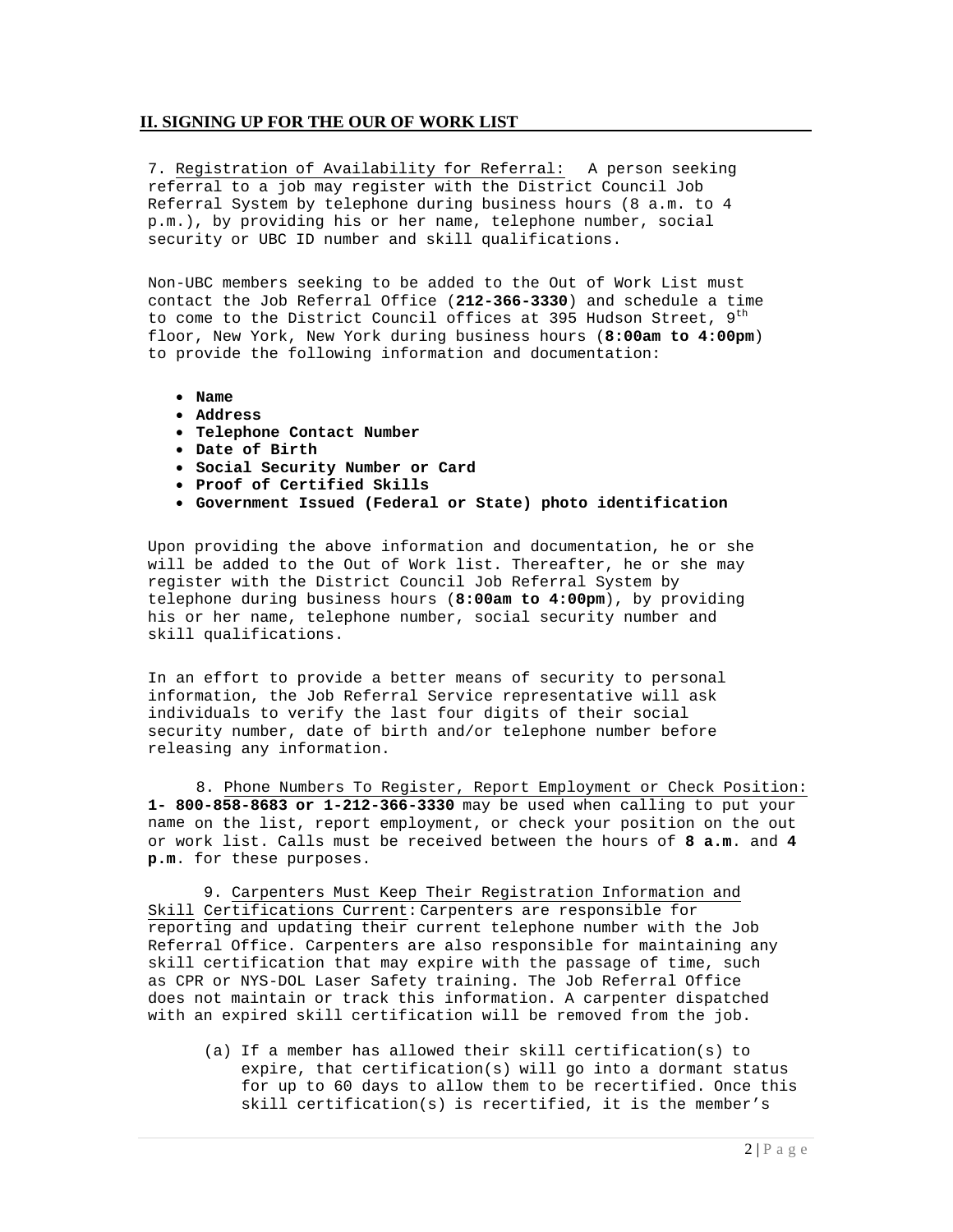responsibility to notify the Out of Work List to ensure that it has been updated. If the expired certification(s) are not updated with the Out of Work List within the allotted time, the certification(s) will automatically be removed from the member's skill profile at the Out of Work List.

(b) Any certified skill that was not taught by the UBC will require a completed notarized affidavit and/or verification by the Labor Technical Collage before it will be added to a member's Out of Work list profile. This will assure the certification(s) validity and make sure that it is in compliance with UBC standards.

10. Companies you do not want to work For: A carpenter may specify one or more companies he or she does not want to work for by faxing a notarized letter to the Job Referral Office at **212-229-0316** with the carpenter's name, social security or UBC Number and name of contractor(s) he or she does not want to work for. This restriction will only be granted if the carpenter worked for the company in the past, or has had a grievance, lawsuit or other legal claim related to the company. This restriction will remain in place until the member faxes in a notarized letter requesting that the restriction be removed.

# **III. YOUR RIGHTS AND OBLIGATIONS WHEN YOU ARE REGISTERED ON THE OUT OF WORK LIST**

11. Carpenters Must Report Employment: Carpenters must immediately call the job referral dispatch number, **800-858-8683** or **1- 212-366-3330**, to report that he or she has found employment if they are also registered on the Job Referral List. A carpenter reporting employment will maintain his or her position on the Job Referral List until they receive their third referral, in accordance with Rule 22 which is stated below. **Any carpenters who fails to report that they have found employment will be removed off of the Out of Work list and may be subject to fines as follows: First time-\$100.00; Second time- \$250.00; Third time- \$500.00.**

12. Carpenters Must Call the Out of Work list Every 45 Days: When a carpenter places his or her name on the Job Referral List, they must contact the Job Referral Office registration number, 1-800-858- 8683 or 1-212-366-3330, between the hours of 8:00 a.m. and 4:00 p.m. again within 45 days from the date he or she first registered with the list and within

every 45 days thereafter, assuming the carpenter is still unemployed. Failure to inform the District Council Job Referral Office that the carpenter is still unemployed, at least every 45 days shall result in the carpenter's automatic removal from the Out of Work list.

# 13. Freezing Your Position On the List:

A carpenter may freeze his or her Out of Work list position for a total of 30 days by faxing their request to 212-229-0316, personally filling out the form at the District Council  $9^{th}$  floor security or Email: jobreferraldepartment@nycdisctrictcouncil.org prior to the start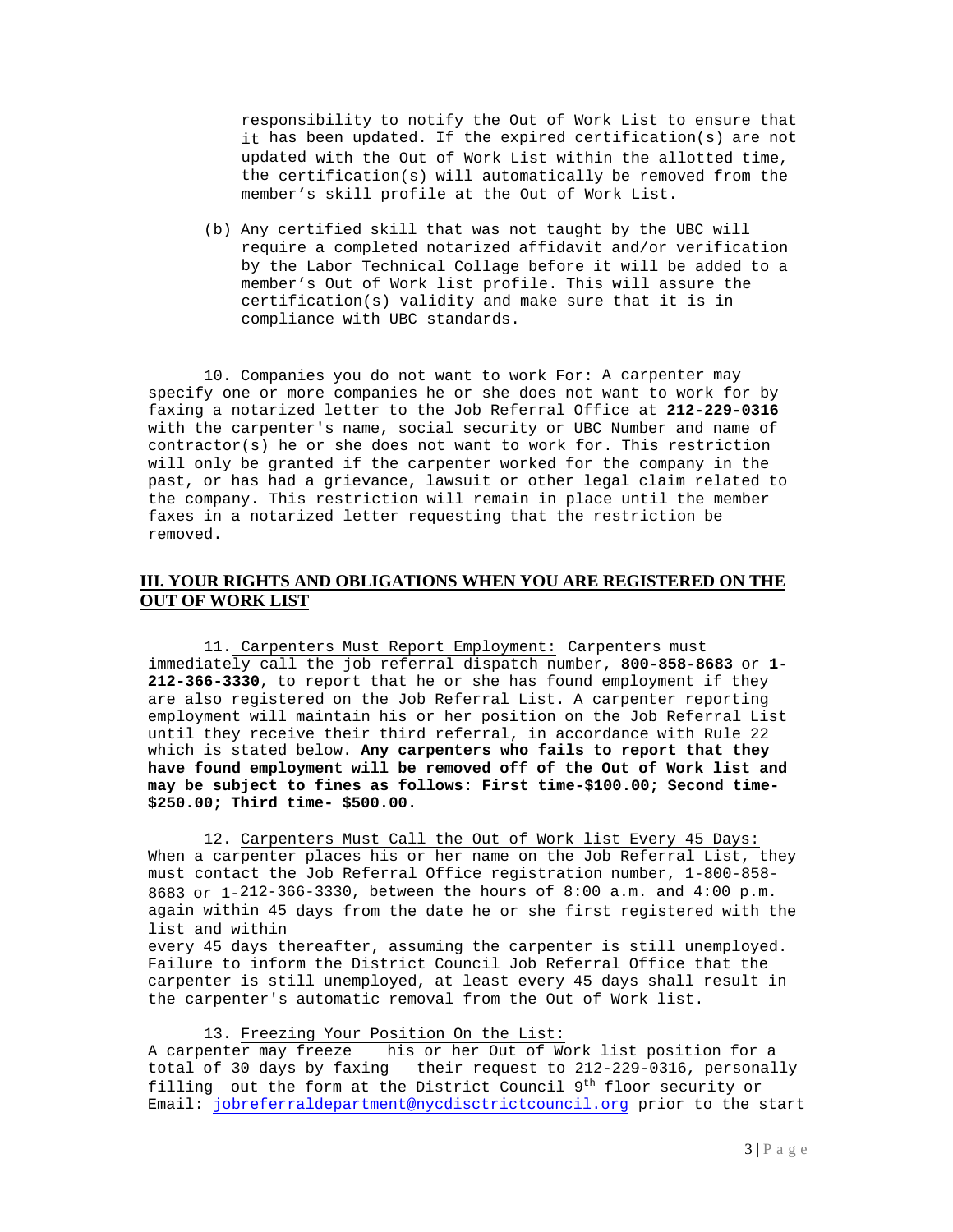date of unavailability. The carpenter must include the start date, end date and the reason for requesting the freeze of the out of work list position (for example: vacation, sick, etc.). The carpenter may submit a medical note or documentation of compulsory legal attendance to obtain a hold of his or her out of work list position for more than 30 days in a referral cycle. The 45-day rule **continues** to apply during the member's freeze period.

14. Disputing Your Position on the List: Any carpenter wishing to dispute his or her out of work list position may come to the District Council on Tuesdays between the hours of 2:00 p.m. and 6:00 p.m. to discuss it with a Job Referral Office staff member.

15. Preferred Minority and/or Female Referrals: The District Council, from time to time, must fill lawful requests for minority or<br>female emplovees due to contract staffing requirements. In order to female employees due to contract staffing requirements. facilitate these requests a carpenter may, but is not required to, advice the District Council of his or her minority status or gender when calling to put their name on the Job Referral List or updating his or her skills.

(a) Carpenters that are interested in working PLA jobs (which may require a reduction in rate) may ask to have that particular PLA work added to their Out of Work list profile. Once these criteria are added, you are liable to accept the job in which you are called for or it will go noted as a refusal and you will be dropped from the list.

16. Dispatch Hours: The hours that the Job Referral Office will call carpenters for next day referrals will be 9:00 am to 9:00 pm. Carpenters MUST be available to accept calls during these hours. However, if a referral is needed for the same day, the Job Referral Office reserves the right to call at any time.

17. Five Rings on Your Phone: The Job Referral representative will wait for your phone to ring up to five (5) times before hanging up. If an answering device is activated during the five (5) rings, a message will be left.

18. Call Back Rule: The carpenter may call the Job Referral Office call back line, 212-366-3328 and will be assigned the job he or she was called for ONLY IF it is still available.

19. One Job Refusal will be allowed: Referrals to jobs starting between 6:00 am and 10:00 am the next day are considered to be regular referrals. Carpenters are allowed to refuse one regular, next day referral from the Job Referral office in any dispatch cycle. To Exercise this option, you must inform the Job referral dispatcher that you cannot accept the referral **BEFORE** you are told any details of the job. However, a carpenter may refuse a referral they just got laid off from, start date exceed 24 hours, Acting steward job, calls from a list in which they are not register with or that has restrictive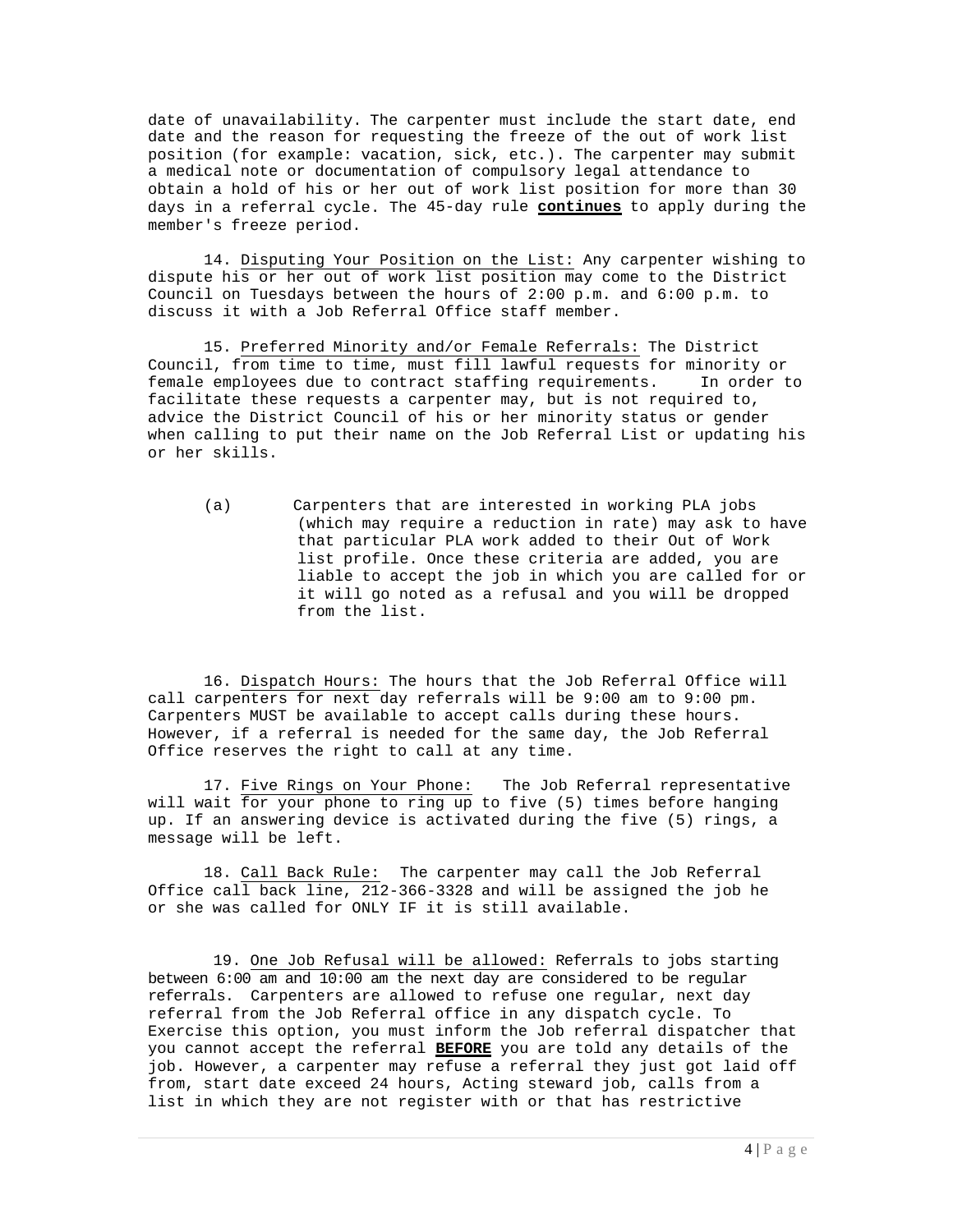safety related or restrictive job requirements (ie: high height work, drug testing, criminal background check) without penalty.

# **IV. REMOVAL FROM THE OUT OF WORK LIST**

20. Removal From the List For Unavailability: Any carpenter who remains unavailable for referral for Three (3) consecutive days (for example, not answering referral calls for three (3) consecutive days) will be dropped from the Job Referral List. The carpenter must then reregister to obtain a new Job Referral List position.

An unable does not restrict or limit a member from receiving more than one job assignment opportunity during any dispatching hours.

21. Removal From the List for Refusal of Referral, No-Shows; Being Unprepared to Work: A carpenter will be removed from the Job Referral List by a Business Representative for taking a referral and not showing up, or completing a full days work, or for showing up without proper tool, or work clothes, or cannot perform the work listed on their Out of Work list profile.

22. Returning to the Out of Work list after employment: Carpenters are allowed a combined total of three (3) referrals, request or shapes. There will be no limit on the number of days for each referral (a referral consists of dispatches, requests or shapes). Once a member accumulates three consecutive referrals they will be automatically dropped from the Out of Work List.

23. Referral Investigation: Members may choose to dispute being charged with a dispatch in which they did not work. To do so, they may send a fax to the out of work list, contact the respective Regional Office to speak to a business representative or come into the District Council office on the  $9<sup>th</sup>$  floor and fill out a dispute form.

> All members will retain their prior position on the Out of Work list upon re-contacting the list after lay-off if they do not accumulate a total of three (3) consecutive referrals, requests and/or shapes.

Any member that does not work a minimum of four (4) hours work from his or her job referral from the Job Referral office and was laid off due to no fault of their own, can dispute the dispatch by requesting a referral investigation. However, any member that is on the Out of Work List, accepts a referral and is terminated for lack of skill or misconduct resulting in layoff, engineering their layoff because of the scope of work or other invalid circumstances will be removed from the Out of Work list in accordance with Section 21 of the Job Referral policy.

#### 24. EST's Discretion in Administering the Job Referral System:

The Executive Secretary Treasurer of the District Council or his designee shall administer the referral lists and is authorized to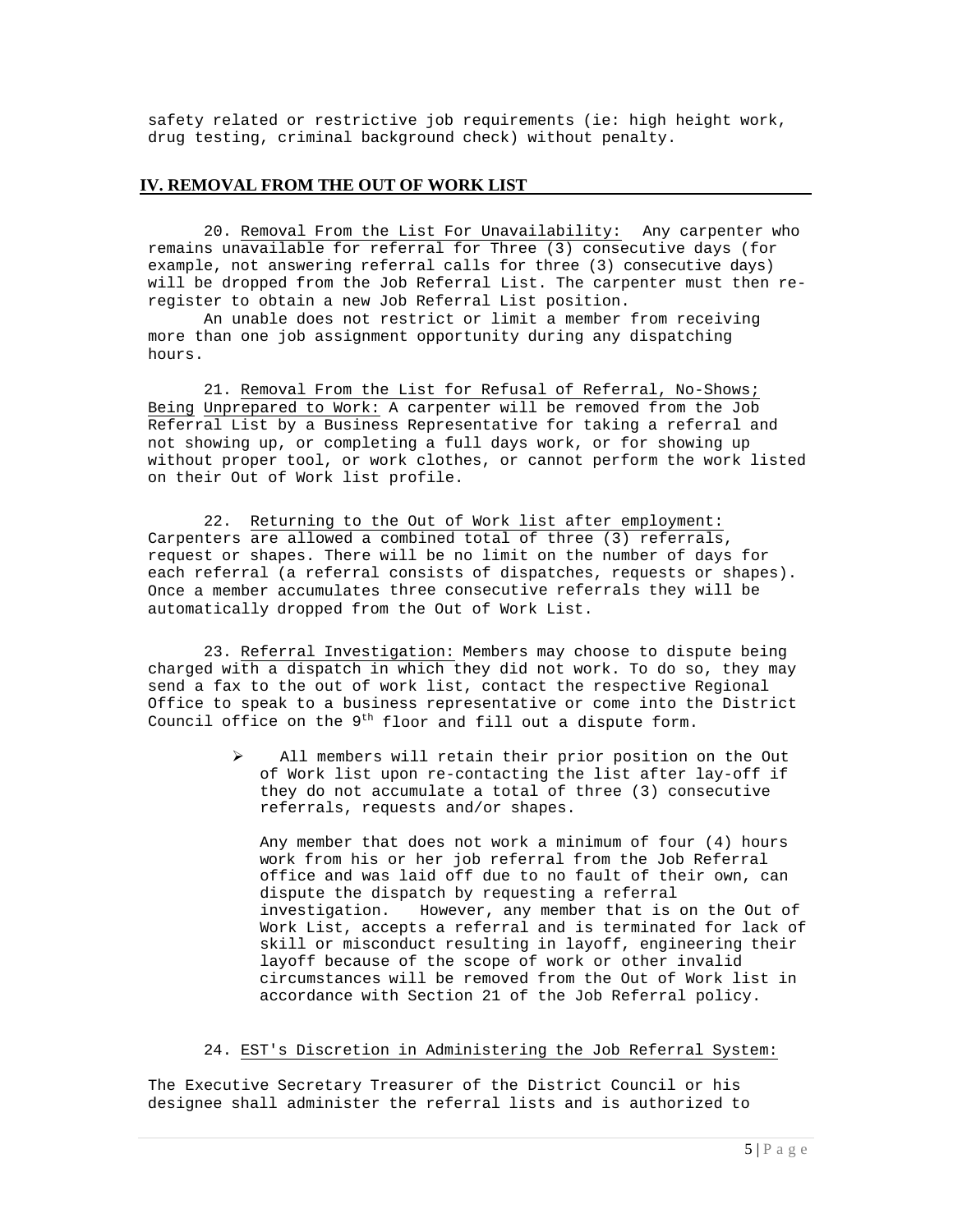exercise his discretion in any event a decision must be made on any administrative or procedural question that might arise that is not specifically provided for in these rules.

# **V. SPECIAL JOB REFERRAL RULES FOR SHOP STEWARD POSITIONS**

25. Shop Steward Certification: The District Council recognizes that a team of qualified stewards is needed to assist the business representatives in the field. All Shop Stewards must satisfy the qualifications for that position required by Section 16 of the Bylaws for the District Council for New York City and Vicinity of the United Brotherhood of Carpenters and Joiners of America, as amended. Pursuant to a resolution adopted by the Delegate Body of the District Council on November 13, 2007, effective January 1, 2009, a shop steward must be a member of the District Council in good standing and have completed the (2001 Skill Set Training requirements) this may change as training requirements for jurisdiction, and other training requirements may be added and the District Council's eight (8) hour re-certification class. All Shop Stewards must have on file at the Out of Work List Department a notarized Affidavit of Eligibility to Serve as Shop Steward pursuant to Section 504 of the Labor Management Reporting and Disclosure Act of Eligibility on tilt: will not be dispatched as a shop steward and their shop steward credentials will be suspended until the Affidavit is tiled. The carpenter must also possess the job skills necessary and appropriate tor the job to be eligible for that particular job referral.

26. A Shop Steward Must be a Carpenter in Good Standing: A shop steward must have a current work card and cannot have any outstanding fines or assessments due to the District Council or his/her Local Union. A shop steward found by a Business Representative to not be in good standing will be removed from his or her assignment and dropped from the job referral list (just as if he or she had reported to work without tools).

Shop steward will not be dispatched from the Job Referral Office that is not in good standing at the time of referral.

27.Thirty (30) Day Lag In Skill Changes: Any request by a shop steward for a change of skills listed in his or her personal profile on the Job Referral List will not go into effect until thirty (30) days after the request is made.

 28. Forty-eight Hour Delay in Early Release of Freeze Holds: if a shop steward releases a freeze hold earlier than originally requested, there will be a 48 hour delay in its going into effect.

29. No Immediate Dispatches of Stewards: Shop stewards will only be dispatched between the hours of  $9:00$  p.m. and  $9:00$  p.m.

30. A Shop Steward's Job Must Begin within 24 Hours of Dispatched Start Date: A shop steward dispatched from the job referral list must begin working for the company they are dispatched to no later than the day following the dispatch or the scheduled start date, whichever is later. (For example, a shop steward dispatched on a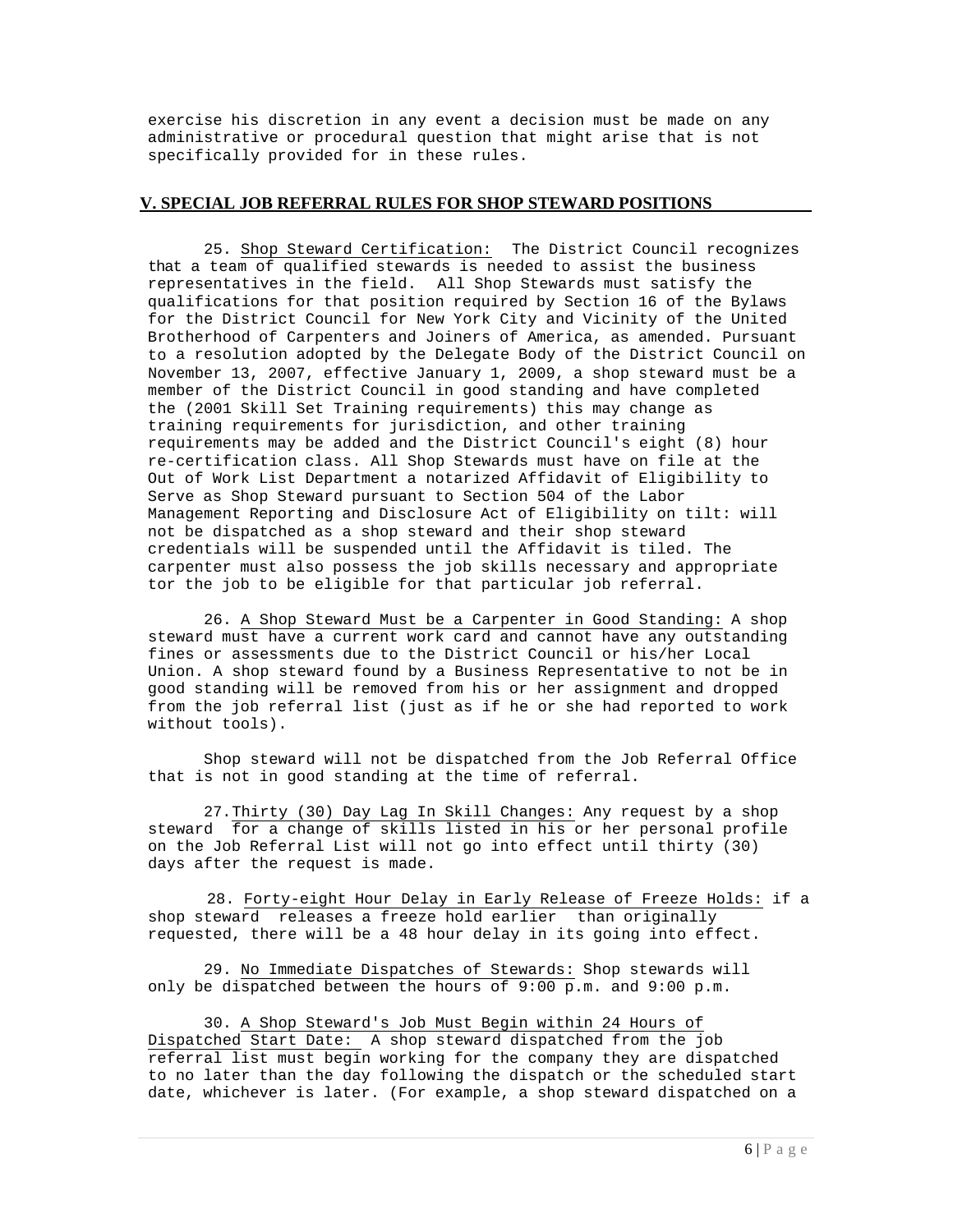Monday to start a job on Tuesday, must begin that job no later than Wednesday; if dispatched on a Friday to a job scheduled to start on Monday, the steward must begin working on the job by Tuesday.) If the job does not begin within this 24 hour time period, the shop steward must put his name back on the out of work list and also must contact the assigned business representative to advise that the job has not started. A new shop steward must be requested for dispatch by the Business Representative or contractor to coincide with the job's actual commencement. This rule shall not apply to job start delays occasioned by awaiting security clearances required for the job site or inclement weather conditions that the job is shut down for, or if the job is shut down for unsafe jobsite conditions.

**SHOP STEWARDS MUST BE PRESENT ON THEIR ASSIGNED JOB DURING ALL WORKING HOURS OF THE DAY. THEY WILL IMMEDIATELY INFORM A COUNCIL REPRESENTATIVE IF THEY ARE ABSENT FROM THE JOB SITE EVEN FOR A DAY, OR WILL BE ARRIVING LATE OR LEAVING EARLY OR OTHERWISE NOT BE PRESENT DURING THEIR SCHEDULED WORK TIME. IF THEY ARE UNABLE TO REACH A COUNCIL REPRESENTATIVE TO MAKE THIS NOTIFICATION, THEY WILL CONTACT THE BUSINESS REPRESENTATIVE CENTER ASSIGNED TO THEIR JOB SITE.**

31. Acting Shop Steward will be dispatched if No Qualified Steward is Available: If no qualified Shop Steward is available for a specific job from the Job Referral Office, an acting Shop Steward will be dispatched. An acting shop steward can remain on the jobsite for up to five (5) days. If the job will last more than five (5) days, the business Representative must notify the District Council and request a certified Shop Steward to be dispatched to the job. The acting shop steward may retain his or her position until replaced by a certified shop steward. A member who accepts a referral as an Acting Shop Steward will not be charged a referral if s/he is replaced by a Certified Shop Steward before the job is completed.

32. Shop Stewards Must Finish the Job to Which They are Assigned: Shop steward must complete the job to which they have been dispatched.<br>If a shop steward leaves his or her assigned job before it is a shop steward leaves his or her assigned job before it is completed without a valid reason to be determined by the business representative in charge of that job, the business representative responsible for the job MUST notify the Job Referral Office to remove the shop steward from the Out of Work list and request a new steward for the job. The business representatives have no discretion in taking this action. Also the business representative MUST bring the steward up for steward review. Any steward leaving a job that is still active who doesn't notify the representative for that job shall be brought on steward review.

(a) Unless exercising their one refusal, bypass option for off hour work or unable to be reached, a temporary steward must accept all referrals in which they are called for. However, a temporary steward that has been dispatched to cover a job for another steward that is on a personal or medical leave of absence must stay on that job until the original steward either returns or until the job is completed, unless dismissed by the contractor for reasons accepted by the business representative assigned to that job. A certified steward who serves as a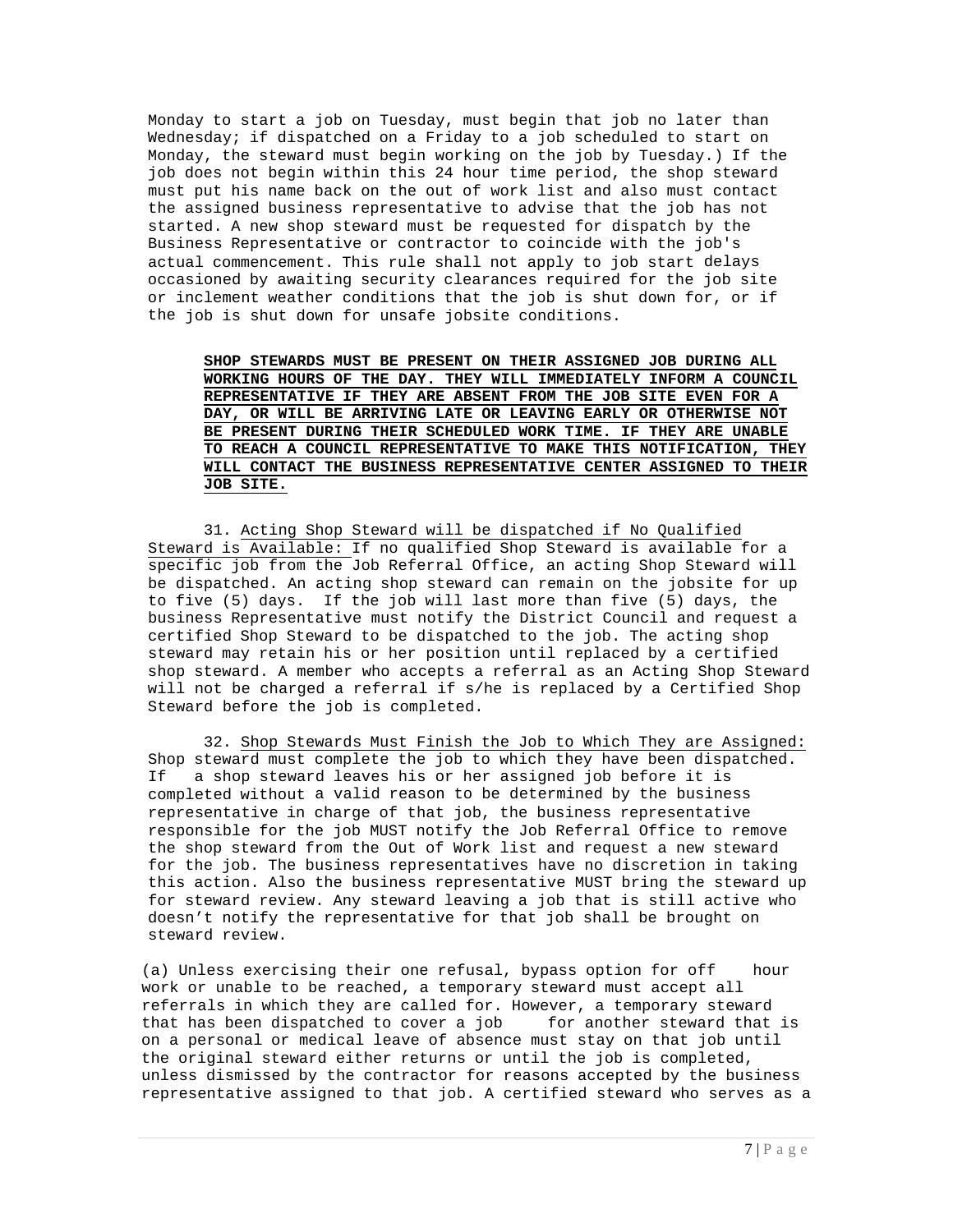temporary steward will not be charged a referral if and when s/he is replaced by a returning certified steward.

> (b) A certified steward will be granted up to 90 days to secure their job while they are on personal or medical leave of absence. Any steward who incurs an injury on the job and is out on workman's compensation shall be exempt as long as he/she supplies the Council with a physician's letter stating he/she cannot return to work.

33. Keeping Shop Steward Status After Period of Layoff or After Accepting a Referral: A shop steward who places his or her name back on the out of work list during a period of lay-off from a job will not be entitled to return to that job when it resumes. In such circumstances, a new steward, with appropriate skills, will be dispatched to the job. However, if a shop steward decides to wait out the lay-off period without placing his or her name back onto the out of work list, he or she will be entitled to return to that job as the shop steward.

34. Assignment of District Council Representative: Every job to which a shop steward is referred shall have a District Council Representative assigned to it. All shop steward reports for that job shall reference the name of the responsible business representative.

35. All Shop Steward Dispatch Requests Will Be Reviewed: All shop steward dispatch requests shall be reviewed upon receipt by the District Council's officer responsible for managing the out of work list (hereafter the "OWL Supervisor") or his or her staff, for potential improprieties in the skills requested (regardless of whether the dispatch request is submitted by a contractor, business representative. The OWL Supervisor and his or her staff, shall flag shop steward dispatch requests for further inquiry when:

- (a) A carpenter complains of impropriety related to a particular shop steward dispatch request or referral;
- (b) The shop steward dispatch request is selected randomly by the OWL Supervisor for investigation by the responsible business representative, as described below. The OWL Supervisor will randomly select for investigation no fewer than ten (10) shop steward dispatches per week, provided there are at least that number of dispatch requests received;
- (c) The shop steward dispatch request identifies skill certifications that have been listed by the District Council as part of the job referral system for less than one (1) year;
- (d) The shop steward dispatch request identifies skill certifications that are uncommonly requested (asbestos, welding).
- (e) The shop steward dispatch request identifies skill certifications that appear to be incompatible or otherwise questionable (a request listing concrete and refrigeration,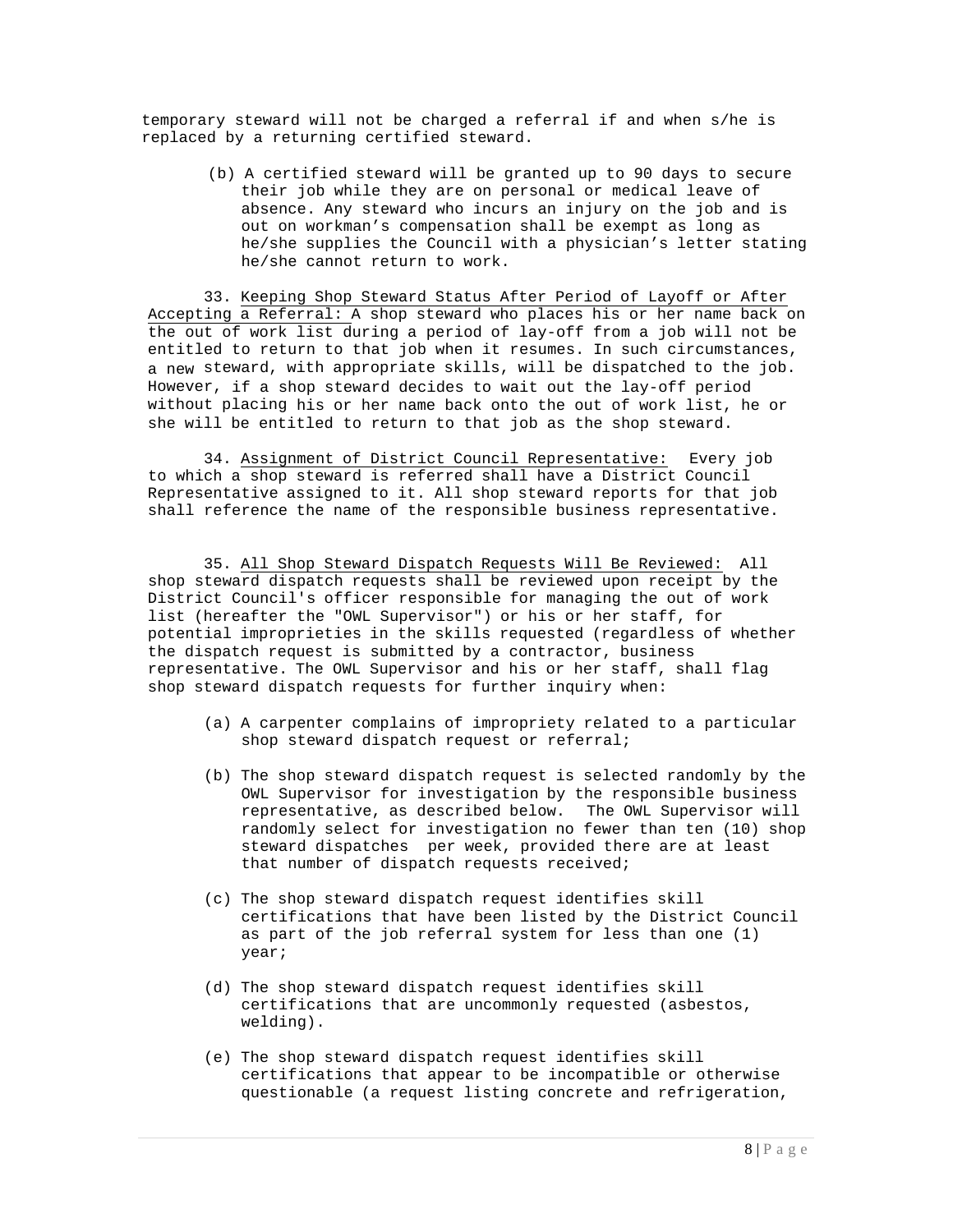or a request for a skill that is incompatible with the work that the contractor performs).

36. District Council Representative Skill Certification Within 48 Hours: All shop steward dispatch requests and/or referrals that are identified pursuant to the foregoing rule shall be brought to the attention of the responsible business representative, who must then certify to the OWL Supervisor within forty-eight (48) hours, whether the skills requested are in fact necessary and appropriate. The business representative or manager shall document the steps he or she takes to investigate whether the skills are necessary and appropriate. Failure by the business representative or manager to respond to the certification request in a timely fashion will subject the business representative or manager to disciplinary charges. Certification of inappropriate or unnecessary skills will also subject the business representative to charges.

37. Effect of Unnecessary or Inappropriate Skills: When the OWL Supervisor determines that a shop steward had been dispatched from the out of work list because the dispatch request identified unnecessary or inappropriate skills, or was incorrectly dispatched for any reason, the OWL Supervisor shall remove the shop steward and return him to the out of work list subject to the three (3) referral rule. If the Independent Monitor, Inspector General or a Representative appointed by the District Council determines that a shop steward was dispatched because of wrongful conduct on the steward's part, the OWL Supervisor shall remove the shop steward off of the job and the out of work list. Whenever a shop steward is removed pursuant to this Rule, a new shop steward will be dispatched from the out of work list based on (a) that steward's position on the out of work list and (b) the necessary and appropriate skills that should have been requested in the first instance. A steward removed from his or her position pursuant to this rule will also have his or her continued shop steward certification subject to review and possible suspension or revocation, and he or she may be subject to internal Union disciplinary charges. All acts of inappropriations must be reported to the IGO within 24 hours after occurrence.

#### 38. Reassignment of Work to Successor Contractor:

A. Reassignment of Work to a Contractor Not at the Jobsite: If work on a project is reassigned to a contractor who was not working at the job site at the time of the reassignment, the shop steward assigned to that location for the displaced contractor shall have the right to<br>retain his or her steward position on the job, provided he or she or her steward position on the job, provided he or she has not re-registered on the out of work list. If the original shop steward does not retain his or her position at the site, a new shop steward shall be dispatched from the out of work list.

B. Reassignment to a Contractor at the Jobsite: If work on a project is reassigned to a contractor who was simultaneously working at the job site (for example, one contractor was installing core sheetrock and the other was performing tenant work), the remaining contractor's shop steward assigned to that location shall have the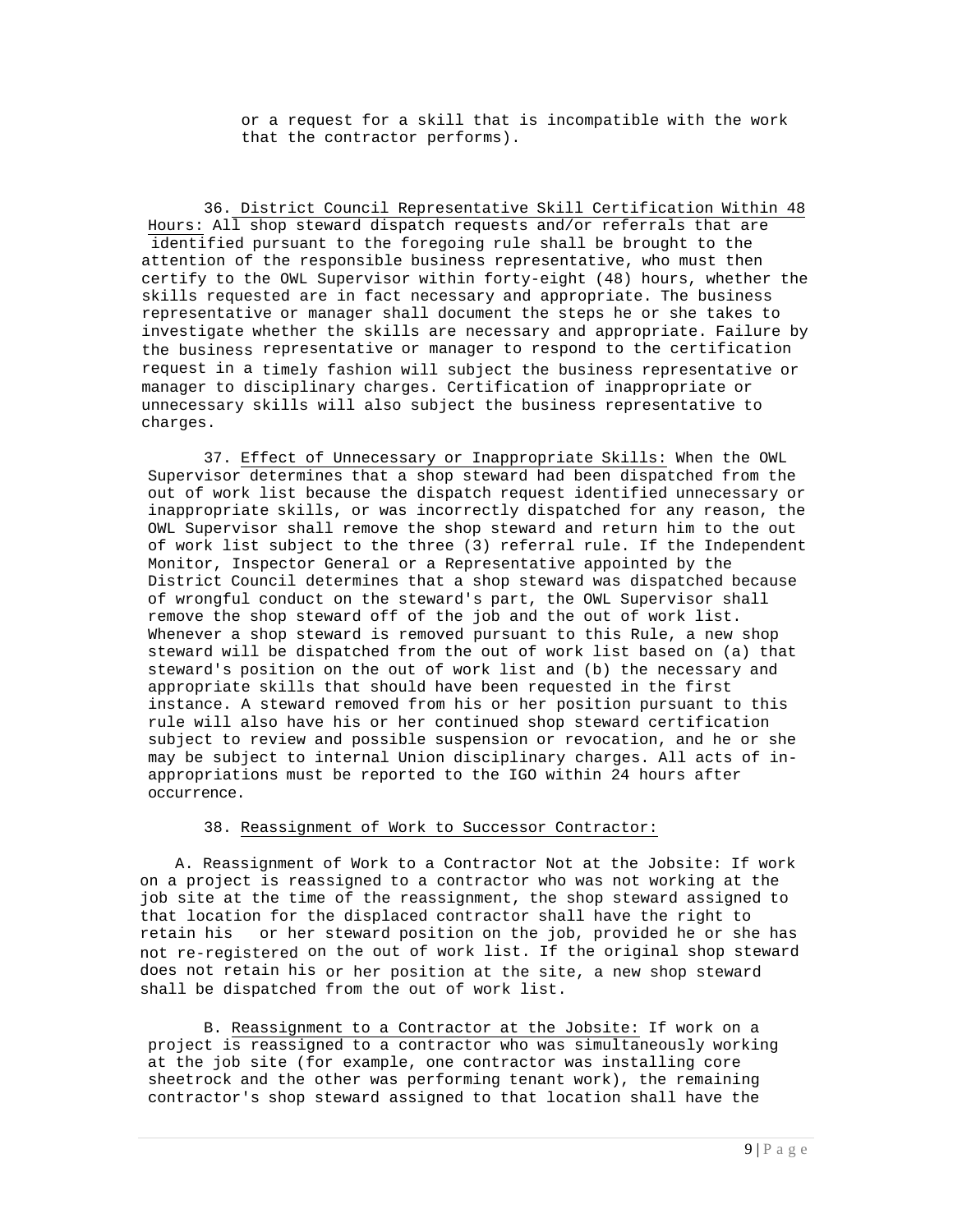right to retain his or her steward position on the job, or else a new steward will be dispatched. If the displaced contractor's crew is retained by the remaining contractor and no shop steward has been previously dispatched to the remaining contractor at the job, then the shop steward dispatched to the displaced contractor shall have the right to keep his or her assignment for the new contractor, provided he or she has not put his or her name back on the out of work list.

# **VI. MISCELLNEOUS**

39. Publication of Skill Classifications: The District Council shall maintain on its website a current list of skill classifications<br>available for carpenters and shop stewards. In addition, the available for carpenters and shop stewards. District Council shall make a printed list of skill certifications available for inspection by any carpenter at the District Council's offices.

40. Independent Monitor Glen G. McGorty has been appointed by the District Court for the Southern District of New York as the Independent monitor with authority to investigate allegations of wrongdoing concerning the operation of the Job Referral system. Carpenters with complaints of wrongdoing and/or corruption concerning the operation of the Job Referral system can contact the Independent Monitor through the District Council's toll free Anti- Corruption hotline, (877)-712-4896 or Email: monitor-mcgorty@crowell.com. All calls will be kept confidential and may be anonymous.

41. The Inspector General, Scott C. Danielson, oversees all operations within the Inspector General's Office. The "OIG" Hotline is available to the membership for receiving and handling allegations regarding fraud, waste, abuse, mismanagement or misconduct affecting jobsites within the Council's jurisdiction. Examples of allegations that should be reported to the OIG Hotline include:

 $\triangleright$  Members working for less than what is provided for under the Collective Bargaining Agreement CBA); Cheating on the OWL; Violating the UBC Constitution and NYC District Council by-laws; Contractors that are violating the CBA; Members making complaints should think carefully about the allegation and the information they have available that can help the OIG determine whether mismanagement or misconduct has been committed. To process the allegations, the OIG will need you to provide as much information as possible regarding the allegations. When calling the 1-855-UBC-TIPS Hotline, please have the following information available, if possible, in order to assist the Investigators in this matter:

- What is the nature of the complaint?
- Who committed the wrongdoing (person, company or organization)? What exactly did the individual or entity do?
- Company name